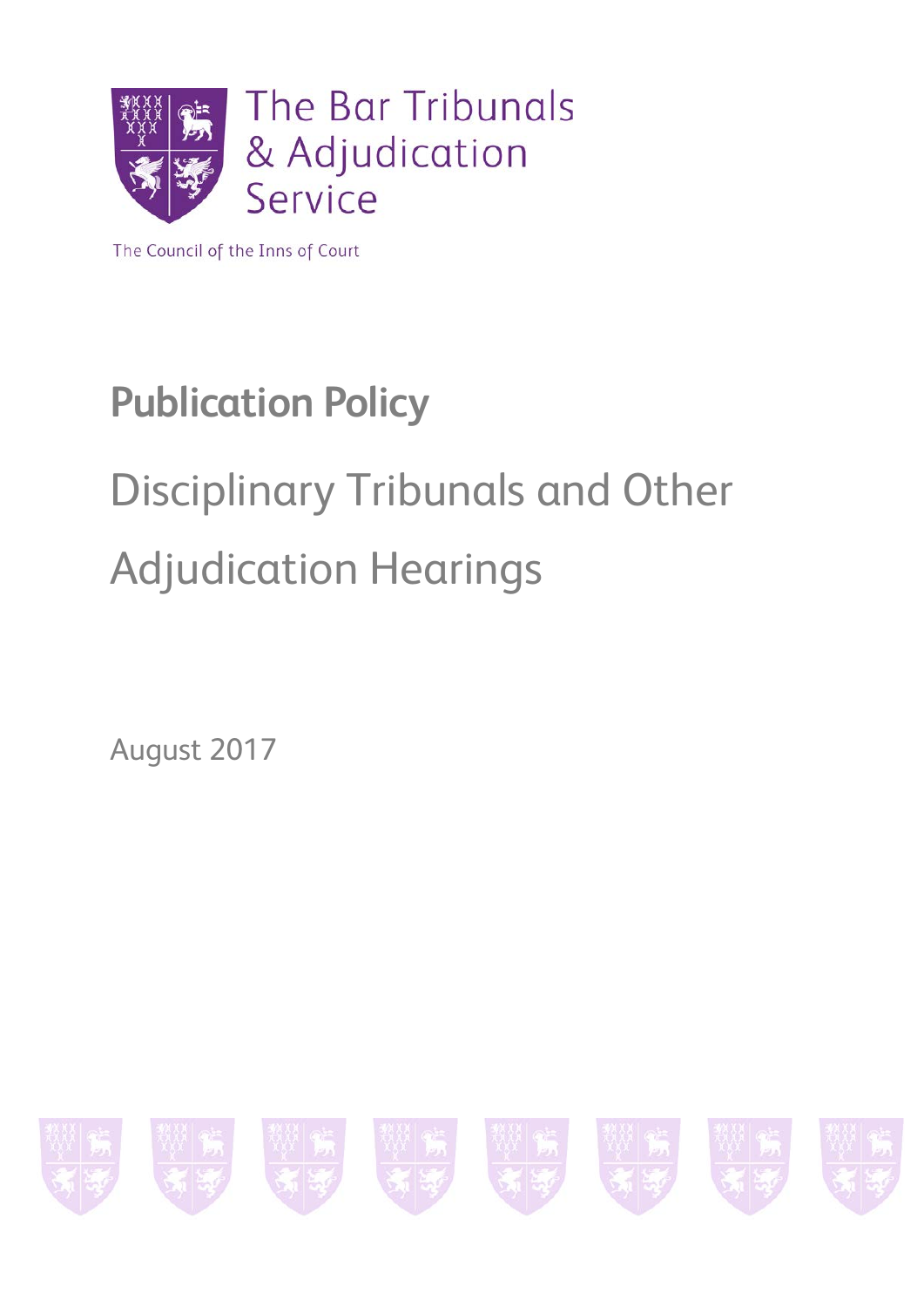**Date of implementation:** *June 2013* **Date of last review:** *August 2017* **Date of next review:** *September 2018*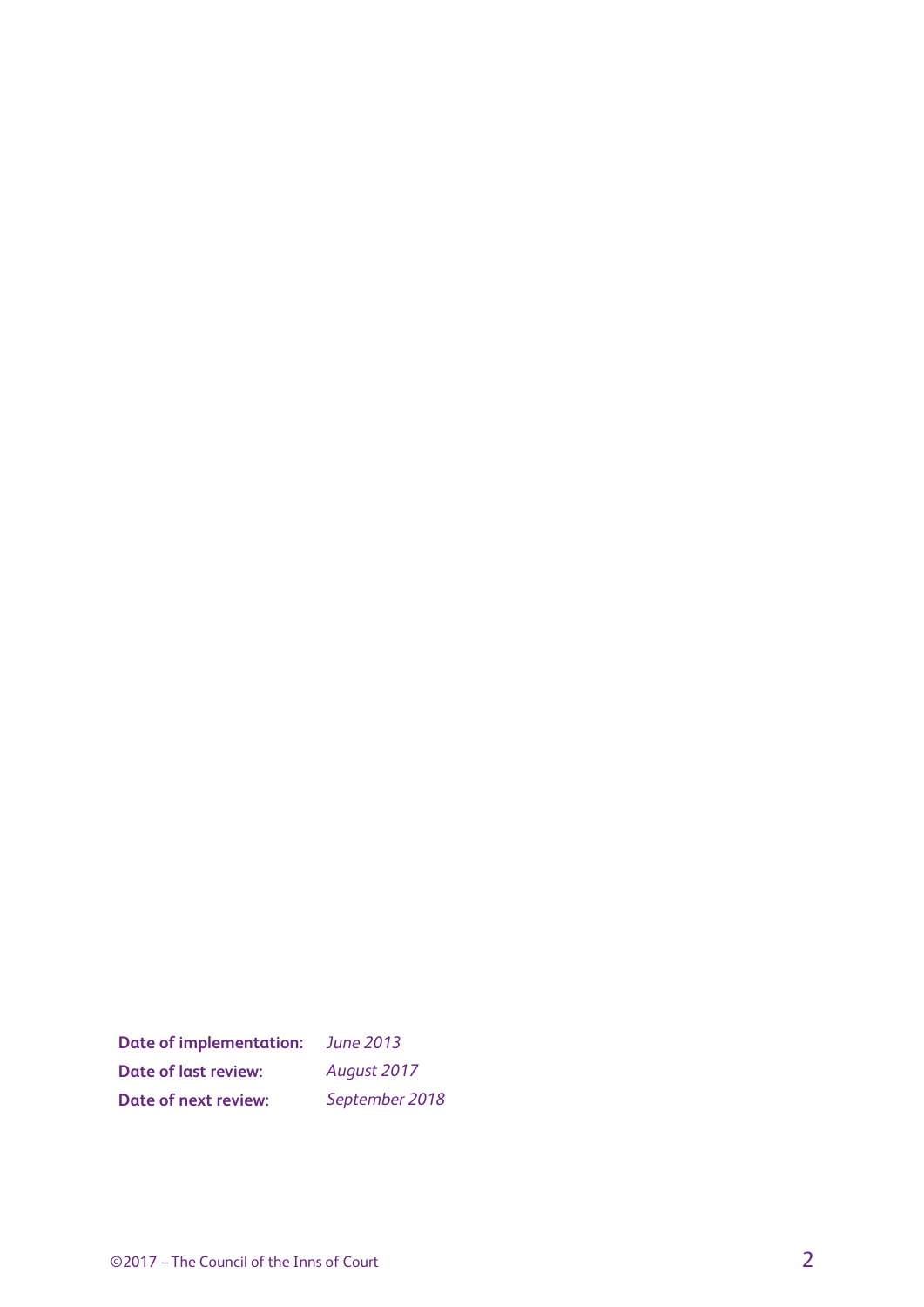## **CONTENTS**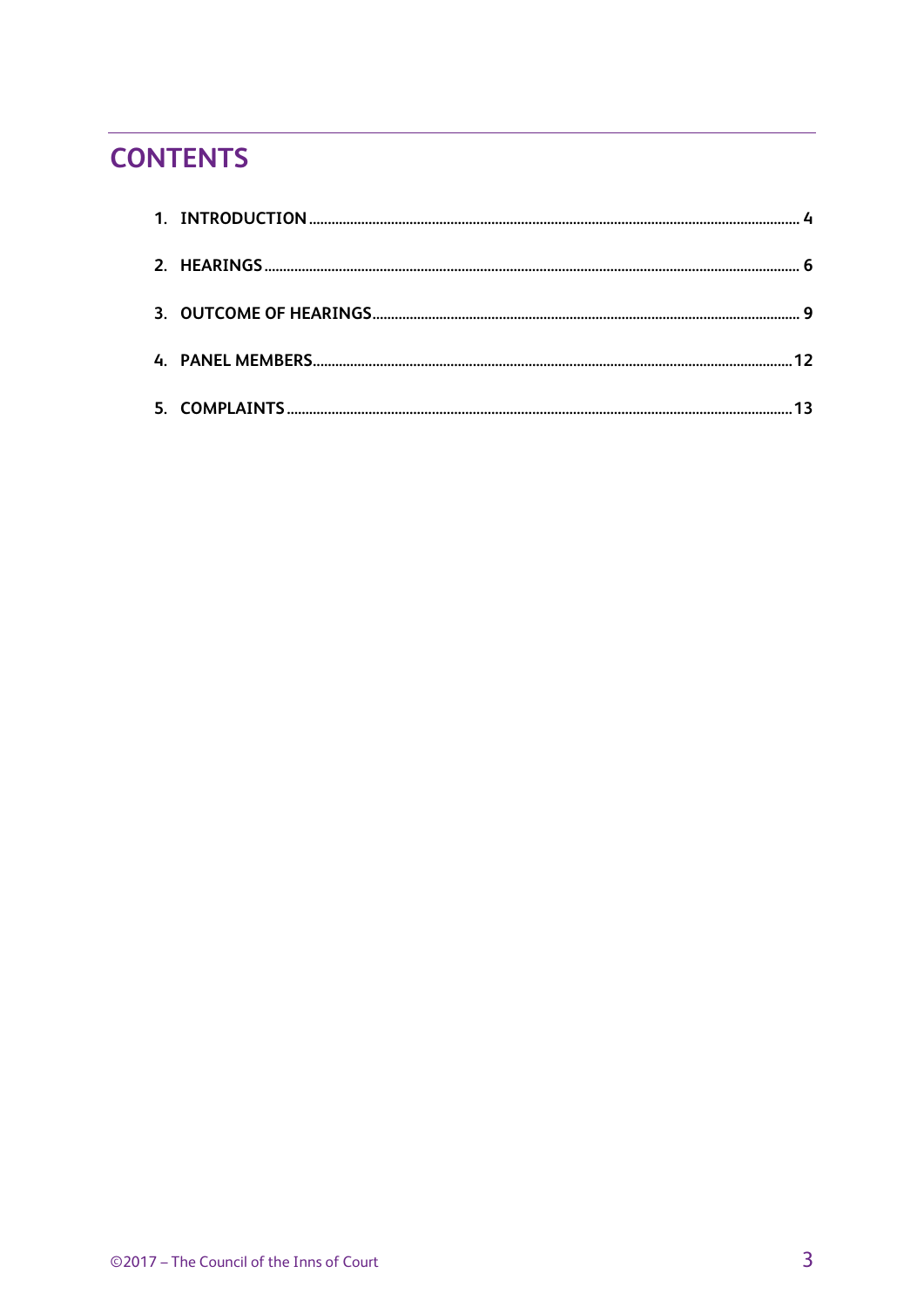## <span id="page-3-0"></span>**1. INTRODUCTION**

- 1.1 This document sets out the Bar Tribunals and Adjudication Service Policy (BTAS) policy on the publication of information relating to Disciplinary Tribunals and other adjudication hearings.
- 1.2 BTAS is responsible for appointing and administering:
	- Disciplinary Tribunals for barristers facing charges of professional misconduct under BSB Handbook Part 5B Enforcement Regulations; The Disciplinary Tribunal Regulations
	- Panels appointed under the Interim Suspension Rules of the BSB Handbook Part 5D Enforcement Regulations; The Interim Suspension and Disqualification Regulations
	- Panels appointed under the Fitness to Practise Rules of the BSB Handbook Part 5E Enforcement Regulations; The Fitness to Practise Regulations.
	- Panels appointed under the Inns' Conduct Committee (ICC) Rules appointed to consider admission and disciplinary cases brought by the Inns of Court against student members or applicants for admission to an Inn of Court.
- 1.3 The governing principle adopted by BTAS in relation to the publication of disciplinary findings against barristers is that the body which has responsibility for the process leading to a publishable disciplinary finding should publish the outcome of that procedure. This shall include publication of the outcome of any appeal against those disciplinary findings. The BTAS Publications Policy applies to findings made by Disciplinary Tribunals from [1](#page-3-1) February 2013<sup>1</sup>.
- 1.4 BTAS is committed to playing its part in providing information that will further the regulatory objectives set out in the Legal Services Act 2007. The publication of forthcoming disciplinary hearing dates serves a number of purposes consistent with the regulatory objectives, in particular:
	- protecting and promoting the public interest; and

<span id="page-3-1"></span> $1$  i.e.: Details of publishable findings made by Disciplinary Tribunals will be provided on the BTAS website from the date of the establishment of BTAS (on 1 February 2013) onwards. Publishable findings made by Disciplinary Tribunals prior to that date are to be found on the Bar Standards Board website.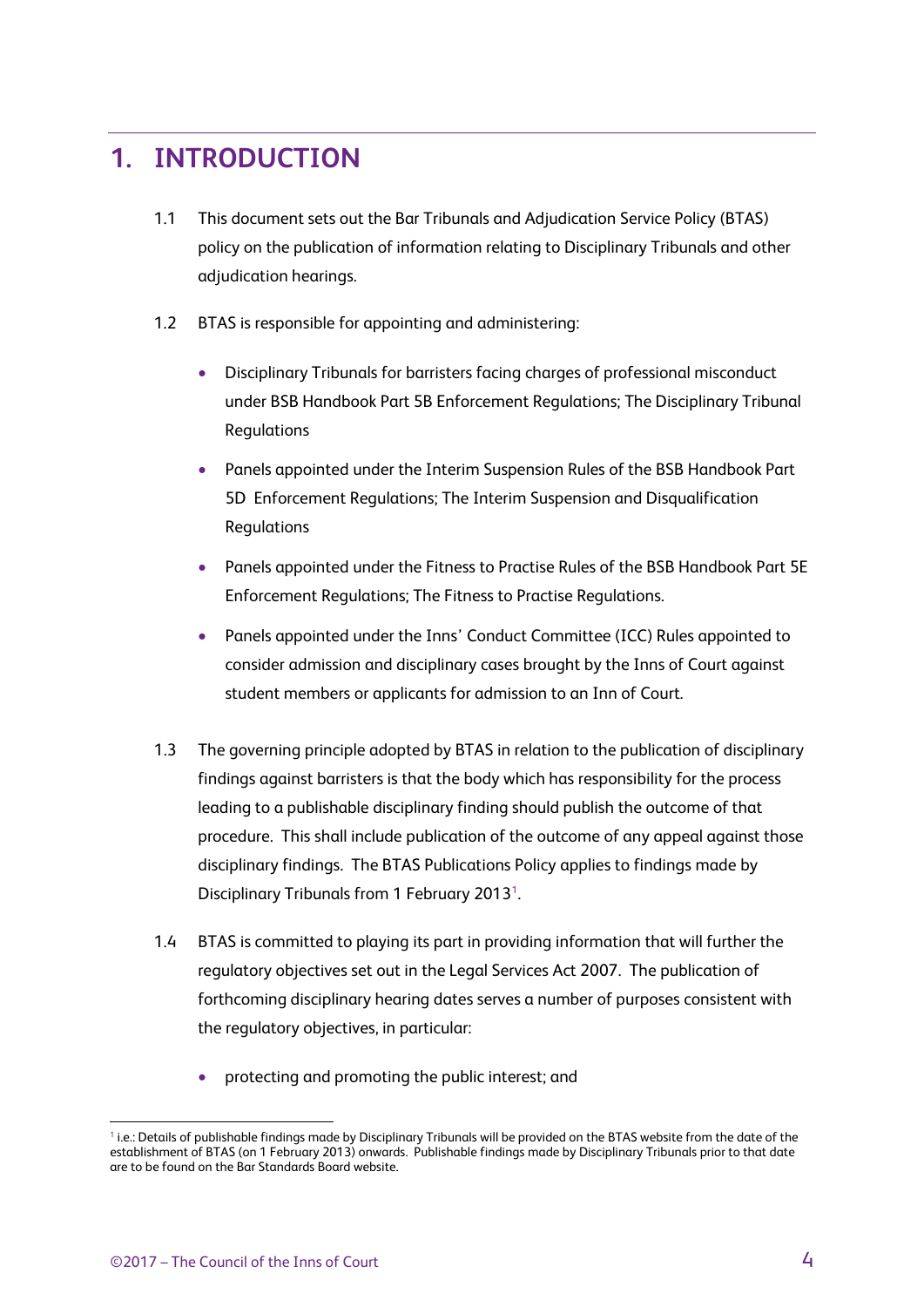- protecting and promoting the interest of consumers.
- **1.5 In addition, in developing this policy BTAS has had regard to the following principles of:**
	- Proportionality
	- Accountability
	- Consistency
	- Transparency<sup>[2](#page-4-0)</sup>
- 1.6 BTAS is subject to a range of legislative duties in relation to information governance. The Data Protection Act imposes a particular set of duties in respect of information disclosure: for more detail see the BTAS Information Security policy and the BTAS Disclosure Policy.
- 1.7 BTAS is committed to being transparent and open about its processes and decisions, whilst protecting the confidentiality of defendant barristers, referred barristers, student members/prospective members of the Inns of Court, witnesses and other people, where necessary. Information published that includes the name or reveals the identity of a third party will be redacted.
- 1.8 BTAS is committed to presenting information to enquirers in a form that is accessible and in line with best practice.

<span id="page-4-0"></span> <sup>2</sup> principles of good regulation identified by 'Better Regulation Executive' in 2000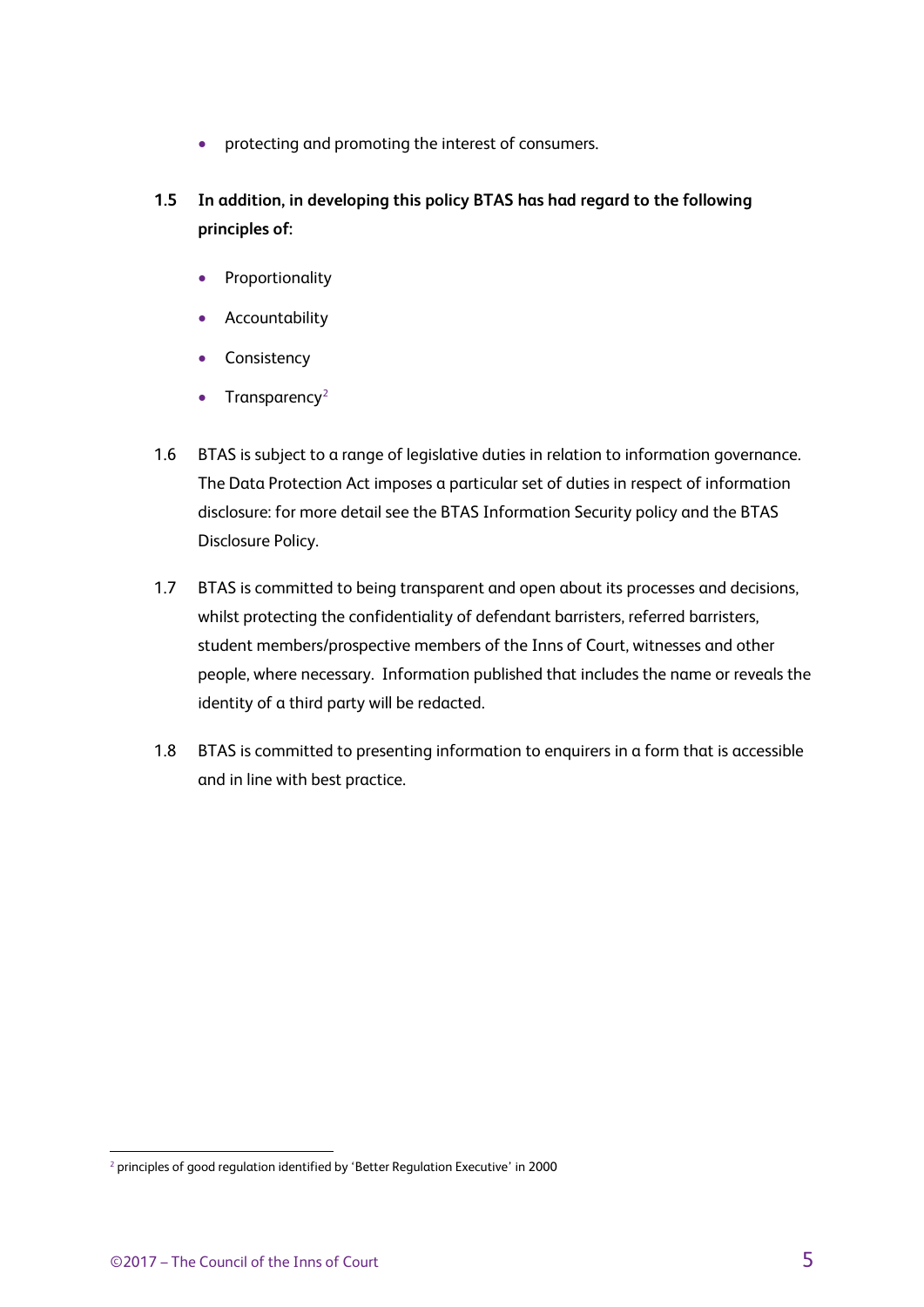## <span id="page-5-0"></span>**2. HEARINGS**

#### **Public and Private Hearings**

- a. All Disciplinary Tribunals are held in public (unless there has been a ruling by a Directions Judge or disciplinary panel that the hearing should take place in private – see paragraph 2.12 below) and any person, whether connected with the proceedings or not, can attend.
- b. Hearings under the Interim Suspension and Disqualification Regulations are not ordinarily held in public, unless so requested by the defendant barrister.
- c. Hearings under the Fitness to Practise Regulations are not ordinarily held in public, unless so requested by the barrister concerned.
- d. Hearings under the Inns' Conduct Committee Rules may be held in public unless the Chair of the Inns' Conduct Committee or the Chairman of the Panel of his/her own motion or on request from an Inn or an applicant/student directs that the hearing not be in public.

#### **Information about forthcoming hearings that BTAS will publish**

- 2.1 Information regarding the public disciplinary hearings listed in paragraph 2 (a) above will be made available by the following methods:
	- the BTAS website: and
	- telephone or written enquiries to BTAS.
- 2.2 The information about hearing dates will be available, on the date that, or shortly after that BTAS issues a Convening Order for a Disciplinary Tribunal on behalf of the President of the Council of the Inns of Court (COIC).
- 2.3 In most cases, details of forthcoming hearings will be available between two to three weeks prior to the date of the hearing. These time periods can vary and information may be available at an earlier point or only very shortly before the hearing date.
- 2.4 The details available to the public about a forthcoming hearing will be:
	- name of the barrister;
	- the barrister's Inn and date of call;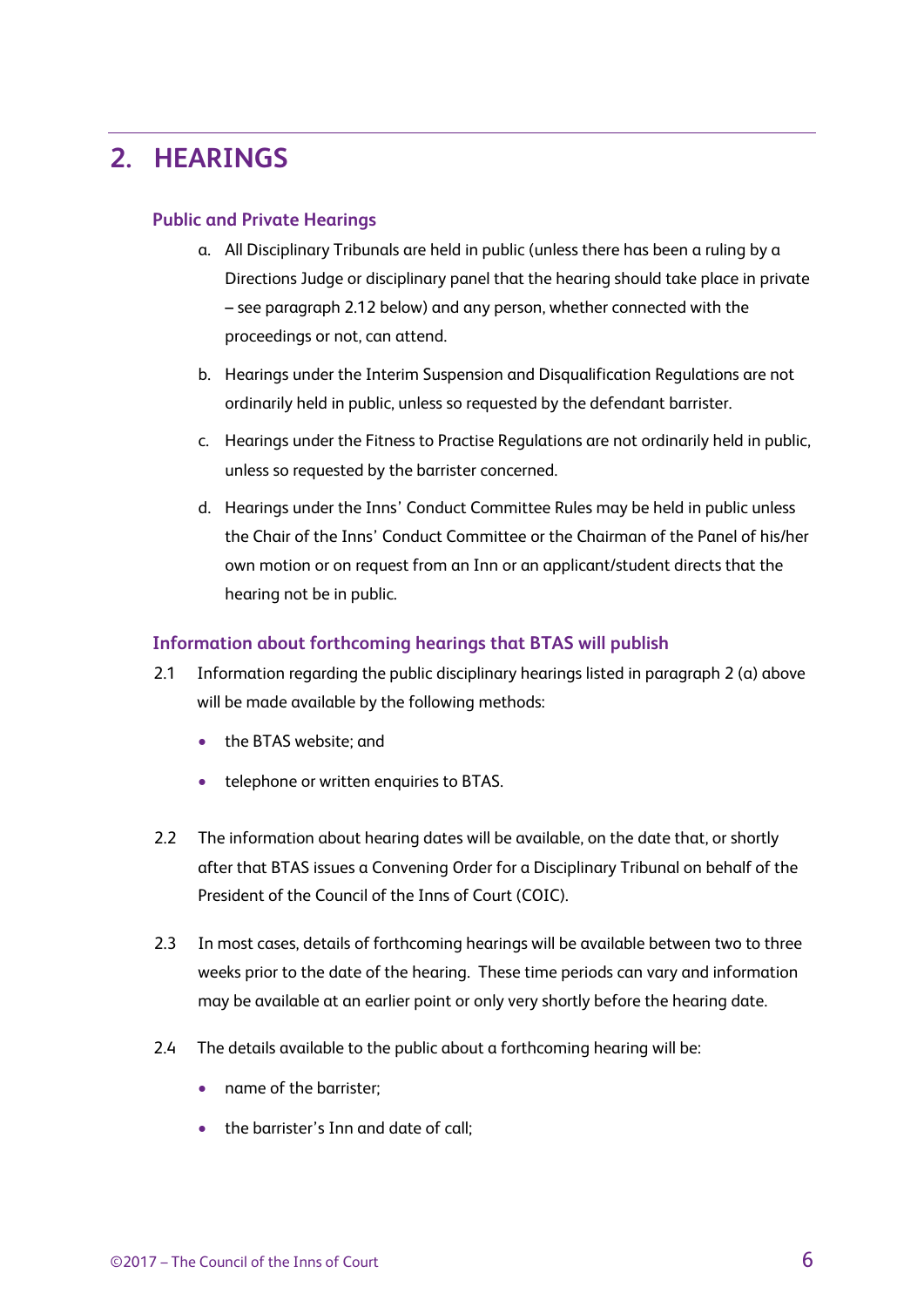- the type of hearing;
- the names of the panellists and their current Register of Interests information;
- the paragraphs of the Bar Standards Board's Handbook under which the charges are laid;
- the venue and time of the hearing.

#### **Information about forthcoming hearings that BTAS will not publish**

- 2.5 Details of preliminary hearings that are held in private will not be made available to the public.
- 2.6 Details of hearings under the Fitness to Practise Regulations that are held in private will not be made available to the public.
- 2.7 Details of hearings under the Interim Suspension and Disqualification Regulations that are held in private will not be made available to the public.
- 2.8 Details of hearings under the Inns' Conduct Committee Rules will not routinely be made available to the public as the proceedings do not relate to members of the Bar and thus the need to provide the public with information about a hearing which might affect an individual member of the Bar's ability to practice does not arise.

#### **Publication on the BTAS website**

- 2.9 BTAS will publish on its website details of all relevant forthcoming hearings and the information posted will be in accordance with paragraph 2.4 above.
- 2.10 In circumstances where a hearing is adjourned or goes part heard following a posting on the website, the entry will be amended to indicate the change to the hearing but will remain on the website pending a new, confirmed date for the resumed hearing. Once a new date for the hearing has been confirmed, the posting will be amended and will stay on the website in accordance with the terms of paragraph 2.13 below.
- 2.11 In circumstances where a member of a panel is no longer able to sit, the entry will be amended and the name of the substitute panel member provided as soon as possible.
- 2.12 If a Directions Judge or disciplinary panel order that a hearing specified at 2(a) above shall take place in private, the fact of the hearing will still be posted on the website and all information in paragraph 2.4 above will be listed. However, the posting will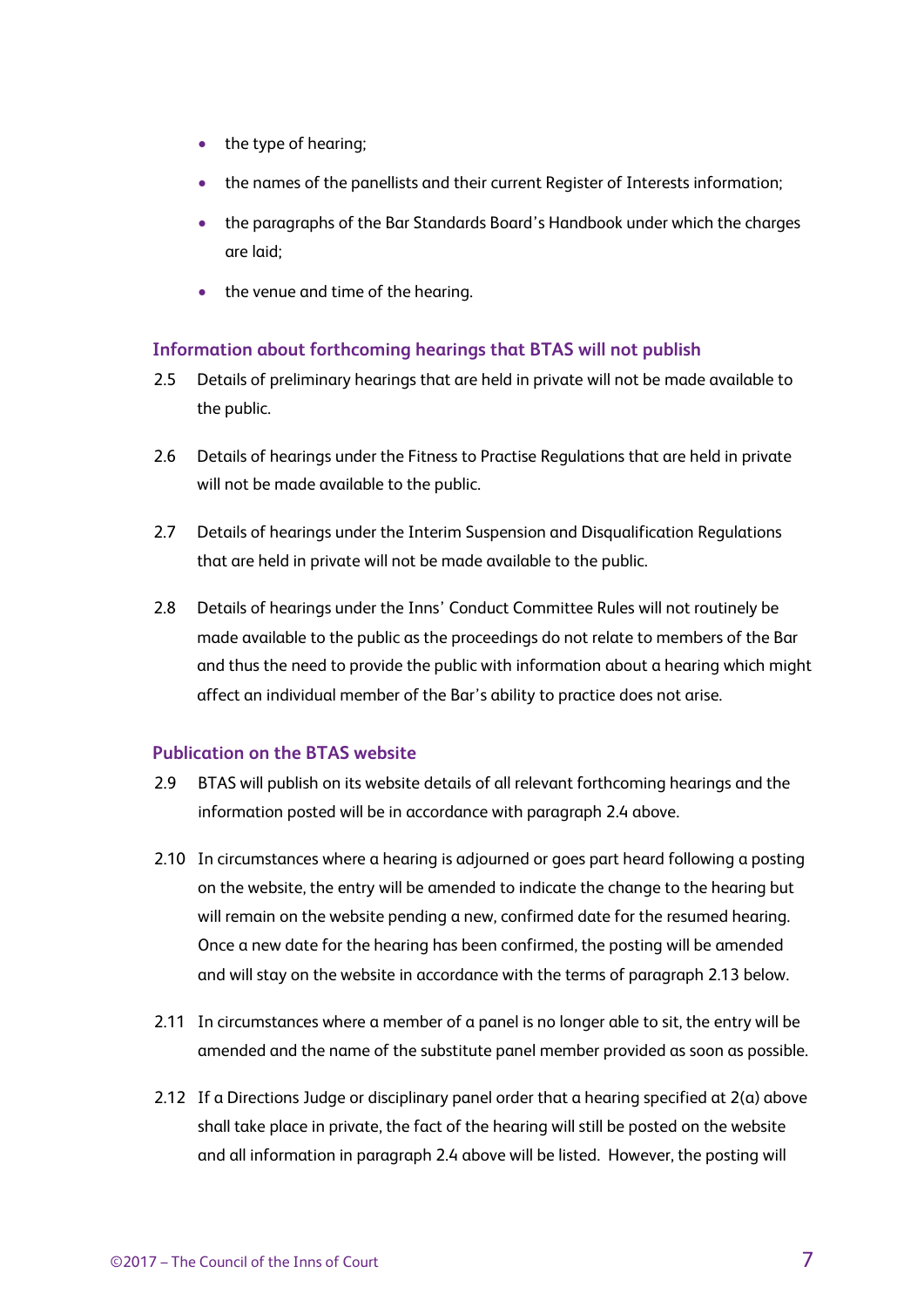make clear that the hearing has been ordered to take place in private and therefore members of the public are not able to attend.

#### **Other means of providing information**

2.13 Telephone and written enquiries requesting information about forthcoming hearings can be made to BTAS. Anyone making a telephone or written enquiry about forthcoming hearings is entitled to be given the information listed in paragraph 2.4 above.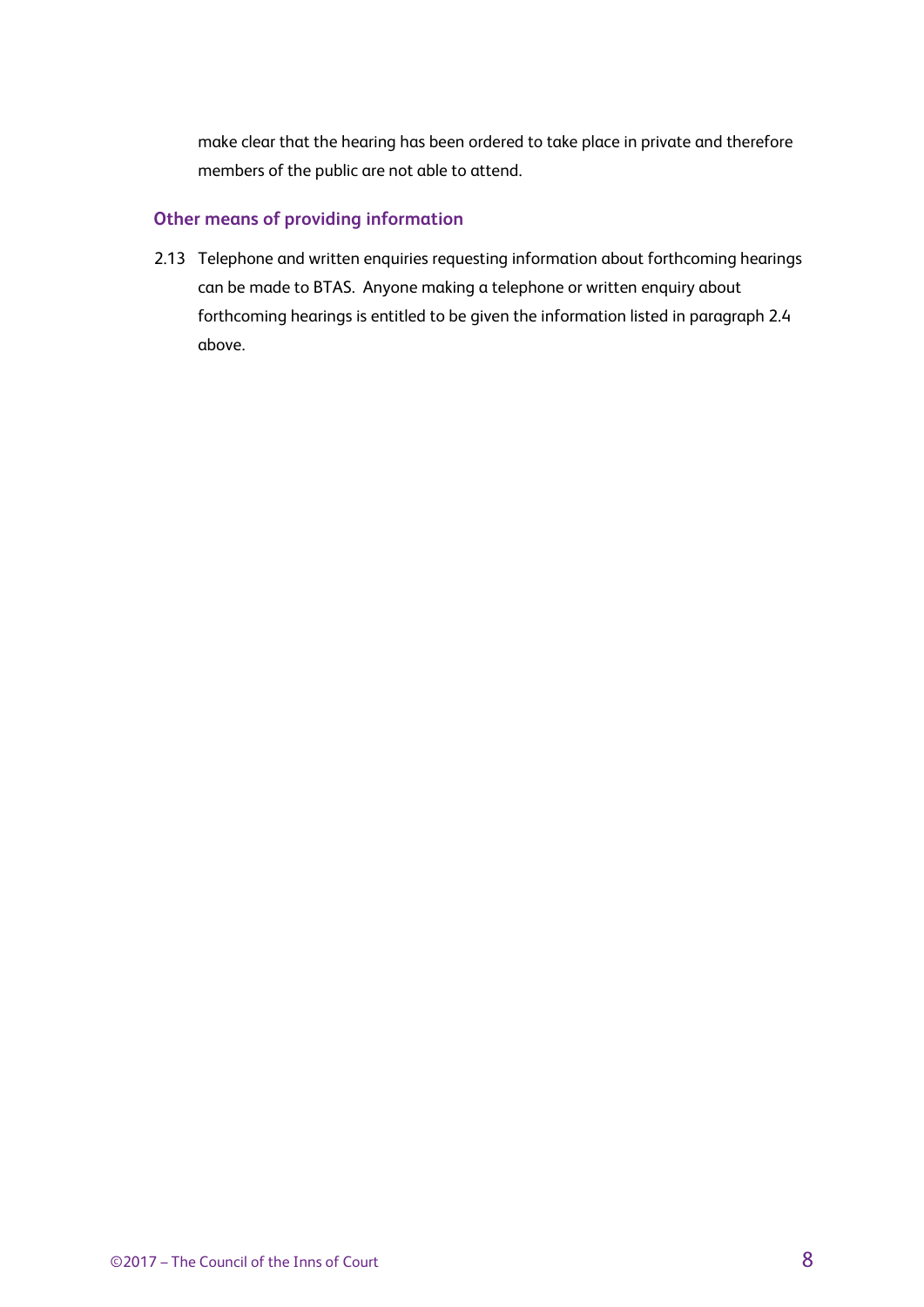## <span id="page-8-0"></span>**3. OUTCOME OF HEARINGS**

#### **Information available to the public on the BTAS website following a hearing**

- 3.1 Information regarding the outcome of the public hearings listed in paragraph 2 (a) above will be made available by the following methods:
	- the BTAS website; and
	- telephone or written enquiries to BTAS.
- 3.2 Where a disciplinary or appeal panel dismisses all the charges against a barrister, details of the outcome will not be in the public domain save where the barrister requests publication. Therefore, even if the posting in relation to the hearing date remains on the website after the conclusion of the case, no information will be provided by BTAS about the dismissed charges.
- 3.3 Where a case has been part dismissed and part proved, details of the outcome will be available in line with paragraph 3.2 above and/or paragraph 3.4 below depending on the outcome.
- 3.4 In circumstances where a charge(s) has been admitted or proved, the findings will be posted on the BTAS website in accordance with BSB Enforcement Regulation rE198 and within fourteen days of the finding being declared regardless of whether the sentence has been pronounced or an appeal had been submitted.
- 3.5 All findings will remain on the website for a minimum of 2 years (see paragraph 9 below).
- 3.6 Findings of Disciplinary Tribunals that do not result in a sentence involving a period of suspension or disbarment will be removed from the website after 2 years.
- 3.7 Where a finding of a Disciplinary Tribunal involves a period of suspension of 12 months or less, the finding will be taken down from the BTAS website after 10 years.
- 3.8 Where a professional misconduct finding involves a finding that includes a suspension of over 12 months or a disbarment combined with other orders, the full details of the finding will remain posted on the BTAS website indefinitely.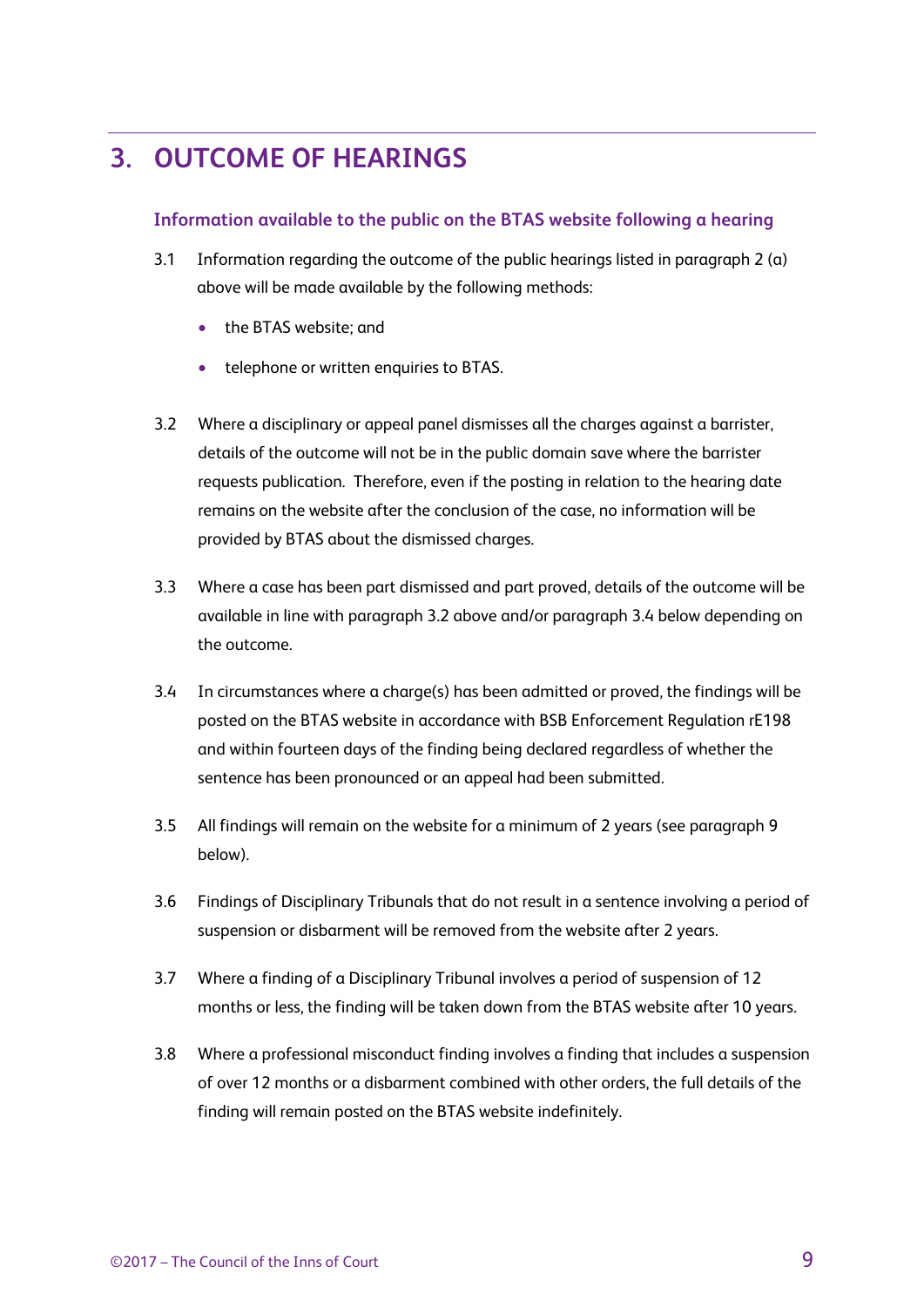- 3.9 The periods referred to in paragraphs 3.6 3.8, will run from the following dates:
	- a. where no Notice of Appeal has been submitted within the 21 day period, from the date of the end of the hearing; or
	- b. where a Notice of Appeal has been submitted within the 21 day period, from the date the Visitors to the Inns of Court or, post 7 January 2014 the High Court, determined the appeal.
- 3.10 Where a number of sentences are imposed on a single occasion, whether for a single offence or for multiple offences, publication of all sentences will continue for as long as that applicable to the longest sentence or (in the case of consecutive suspensions) the total sentence.
- 3.11 Where a barrister is found to have committed further professional misconduct at a time when previous findings were still being published, those earlier findings will continue to be published (and, if appropriate, re-published) until the publication period for the later findings expires.
- 3.12 Where publication is considered by the Chair to be in the public interest, the decision of a full hearing of the Fitness to Practise Panel shall be provided in writing to any person to who he or she considers appropriate to do so.

#### **Information not available on the BTAS website to the public following a hearing**

3.13 Decisions of Inns' Conduct Committee panels will not be published by BTAS (paragraph 2.8 above refers).

#### **Appeal against finding**

- 3.14 All findings will be listed initially as "open to appeal" and such listings will remain in place until either the 21 day period for submission of a Notice of Intention to Appeal has expired without such a Notice being submitted or, in cases where a Notice of Appeal is submitted, until the appeal has been determined by the Visitors of the Inns of Court or post 7 January 2014 the High Court, whichever is later.
- 3.15 Where no Notice of Appeal has been submitted within the 21 day period, the periods specified in 3.6 - 3.8 shall run from the date of the end of the hearing.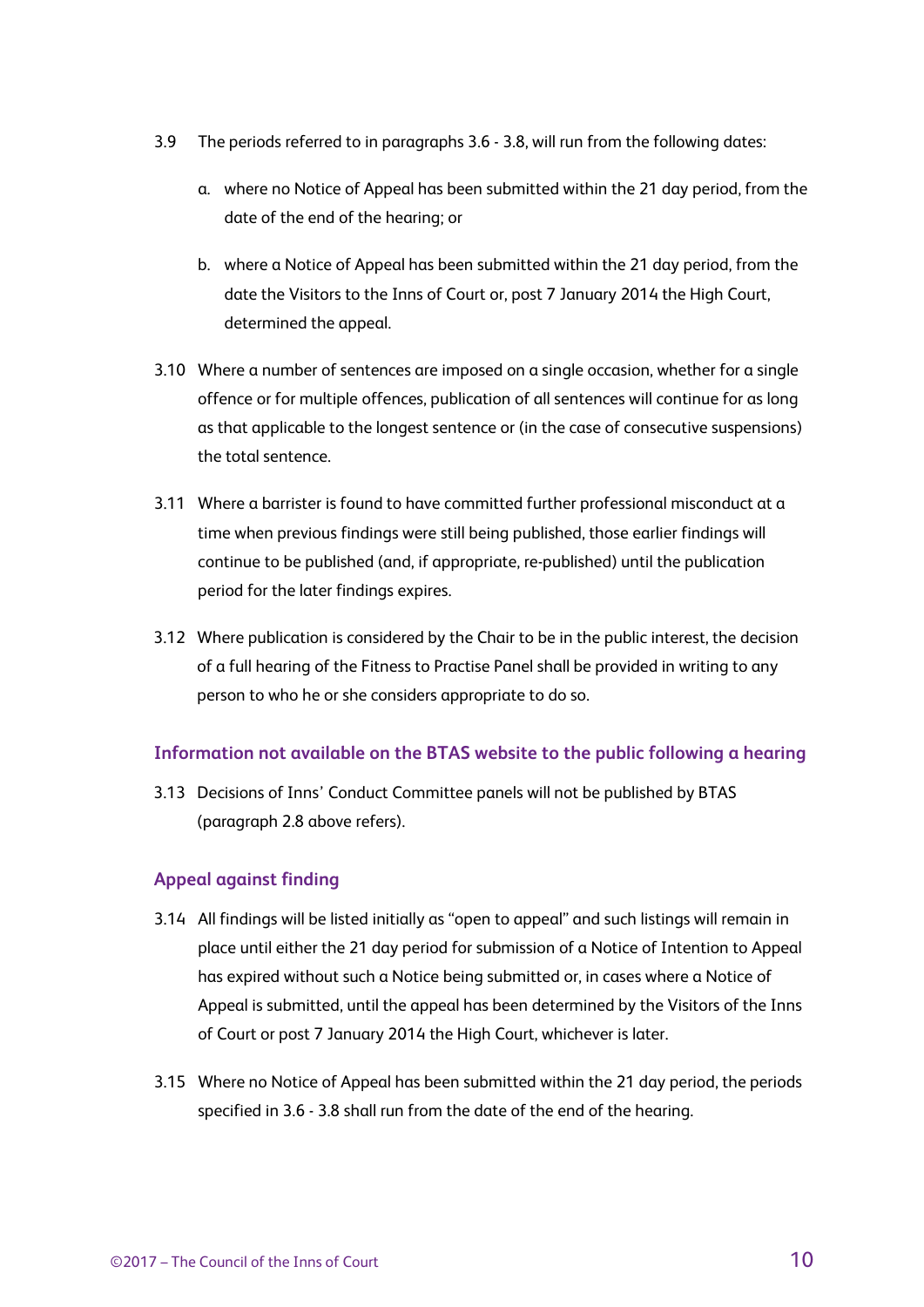- 3.16 Where a Notice of Appeal is submitted within the 21 day period, the periods specified in 3.6 - 3.8 shall run from the date on which the Visitors of the Inns of Court or post 7 January 2014 the High Court determine the appeal.
- 3.17 Where the High Court decide to allow an appeal in full, the findings and full record regarding the hearing(s) will be removed from the BTAS website. A barrister may request that the fact the appeal has been allowed be published on the BTAS website, however, the entry will not include any details relating to the appeal apart from a statement that it was allowed. Such requests should be addressed to the Registrar at the BTAS office.
- 3.18 Where an appeal is allowed in part, the findings which were overturned on appeal will be removed from the BTAS website, unless the barrister requests otherwise (see paragraph 3.17 above) but all other findings will remain on the BTAS website for the relevant period stipulated by this policy.
- 3.19 In the interests of transparency and in accordance with 1.3 above the outcomes of all appeals against the findings of Disciplinary Tribunals, in the form of judgements issued by the Visitors or post 7 January 2014 the High Court, will be indefinitely posted on the BTAS website.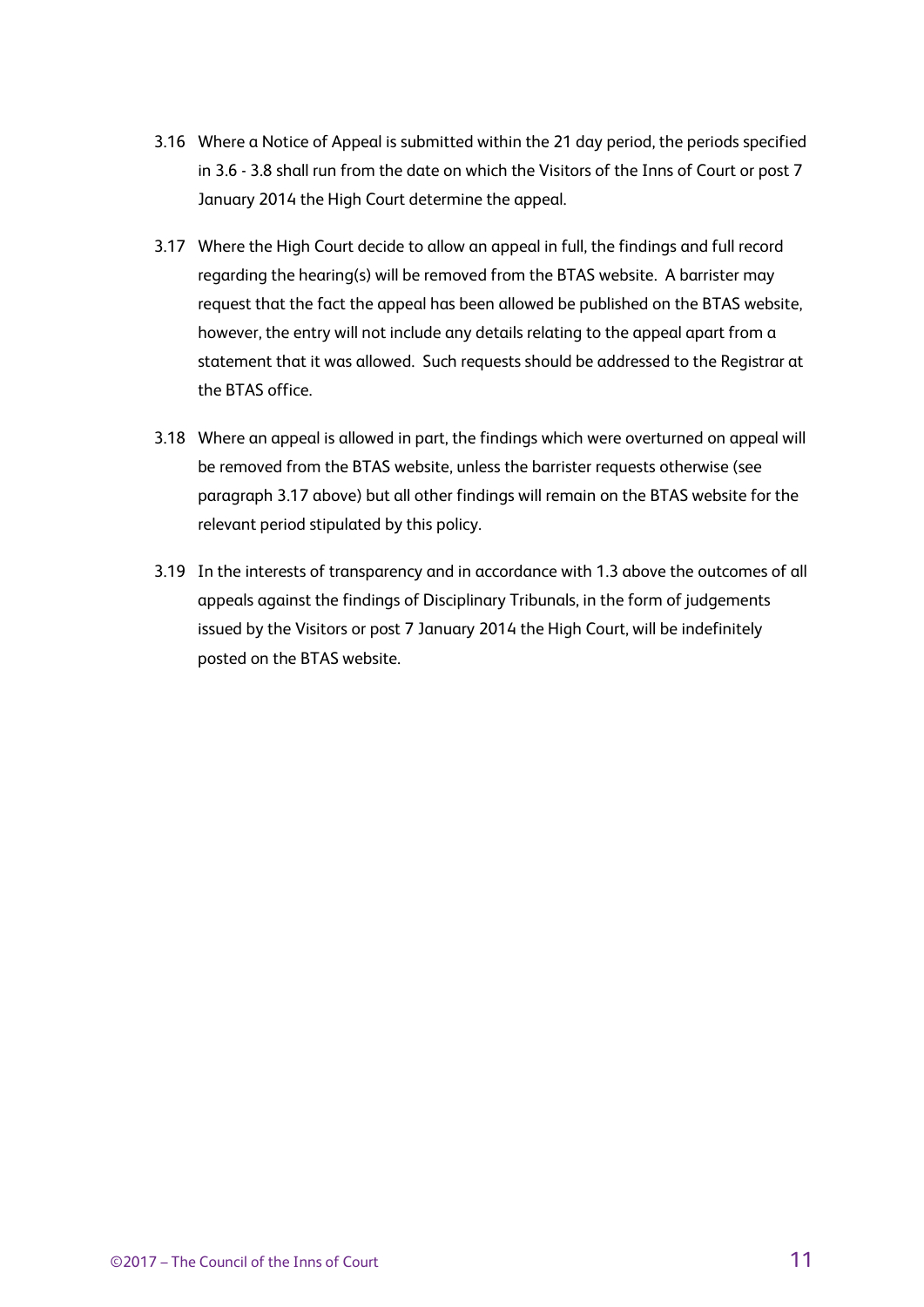## <span id="page-11-0"></span>**4. PANEL MEMBERS**

#### **Panel members' names and interests**

- 4.1 Details of BTAS Disciplinary Tribunal and Inns' Conduct Committee panel members' names and their current register of interests' information, whether sitting on hearings related to barristers, applicants to an Inn of Court, or students, will be published on the BTAS website.
- 4.2 Details of Tribunal Appointment Board members responsible for appointing BTAS panel members and their current register of interests' information will similarly be published.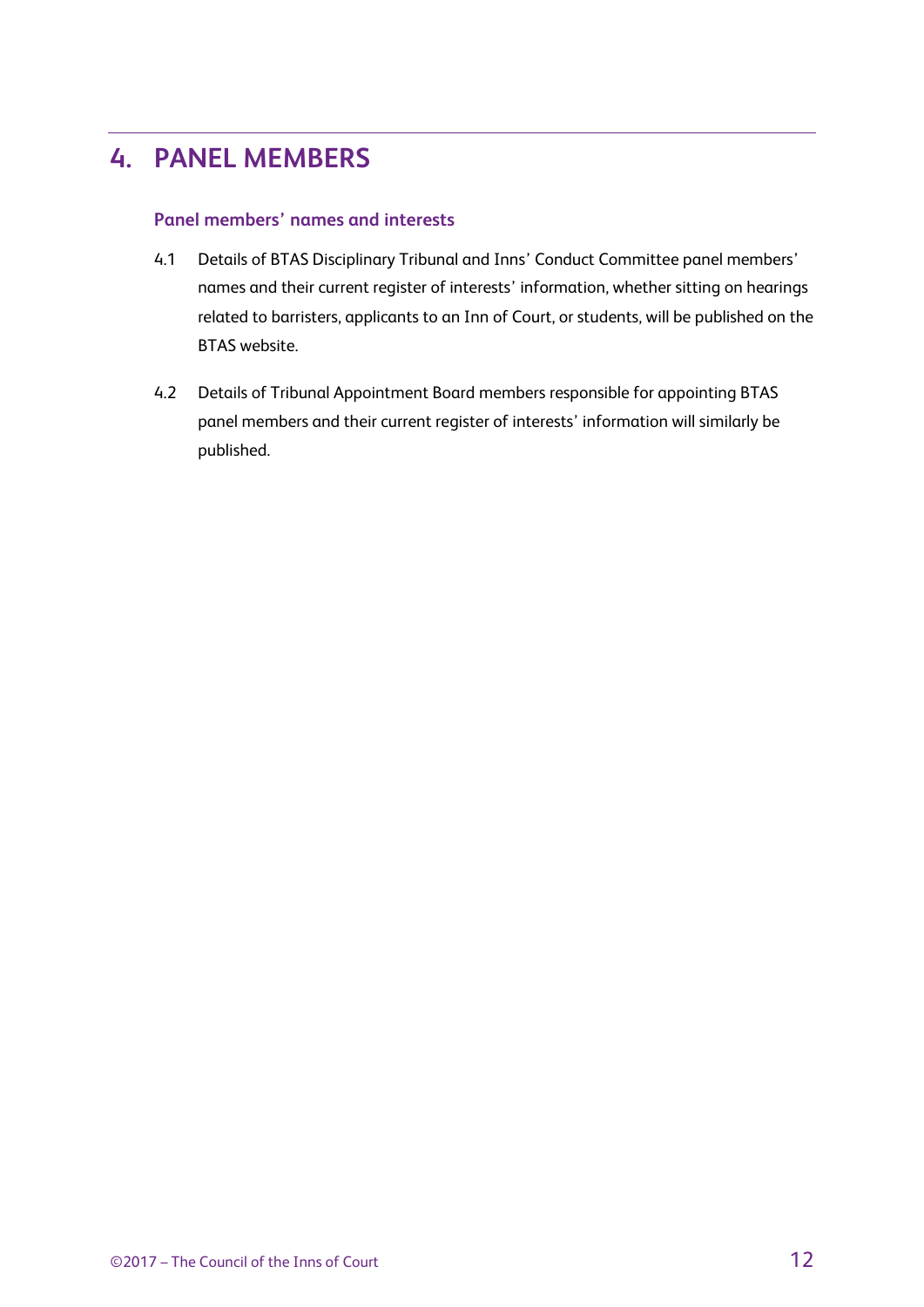## <span id="page-12-0"></span>**5. COMPLAINTS**

#### **Concerns or complaints**

- 5.1 Concerns or complaints (other than those referred to in 5.2 below) about the application of this policy in individual cases should be addressed to the Registrar at the BTAS office. Thereafter, if the barrister remains dissatisfied, complaints should be directed to the COIC Director. In the event that concerns remain unresolved, the matter can be put before the COIC Board.
- 5.2 Concerns or complaints regarding:
	- a. Decisions to hold a hearing in public or private
	- b. The publication of findings on the BTAS website

can also be brought to the attention of the BTAS Registrar. However, the BSB's Disciplinary Tribunal Regulations apply in both areas and the BTAS Registrar, COIC Director or COIC Board have no power to vary or overturn them. Concerns or complaints will only be considered if they seek a resolution that would be in accordance with the Regulations.